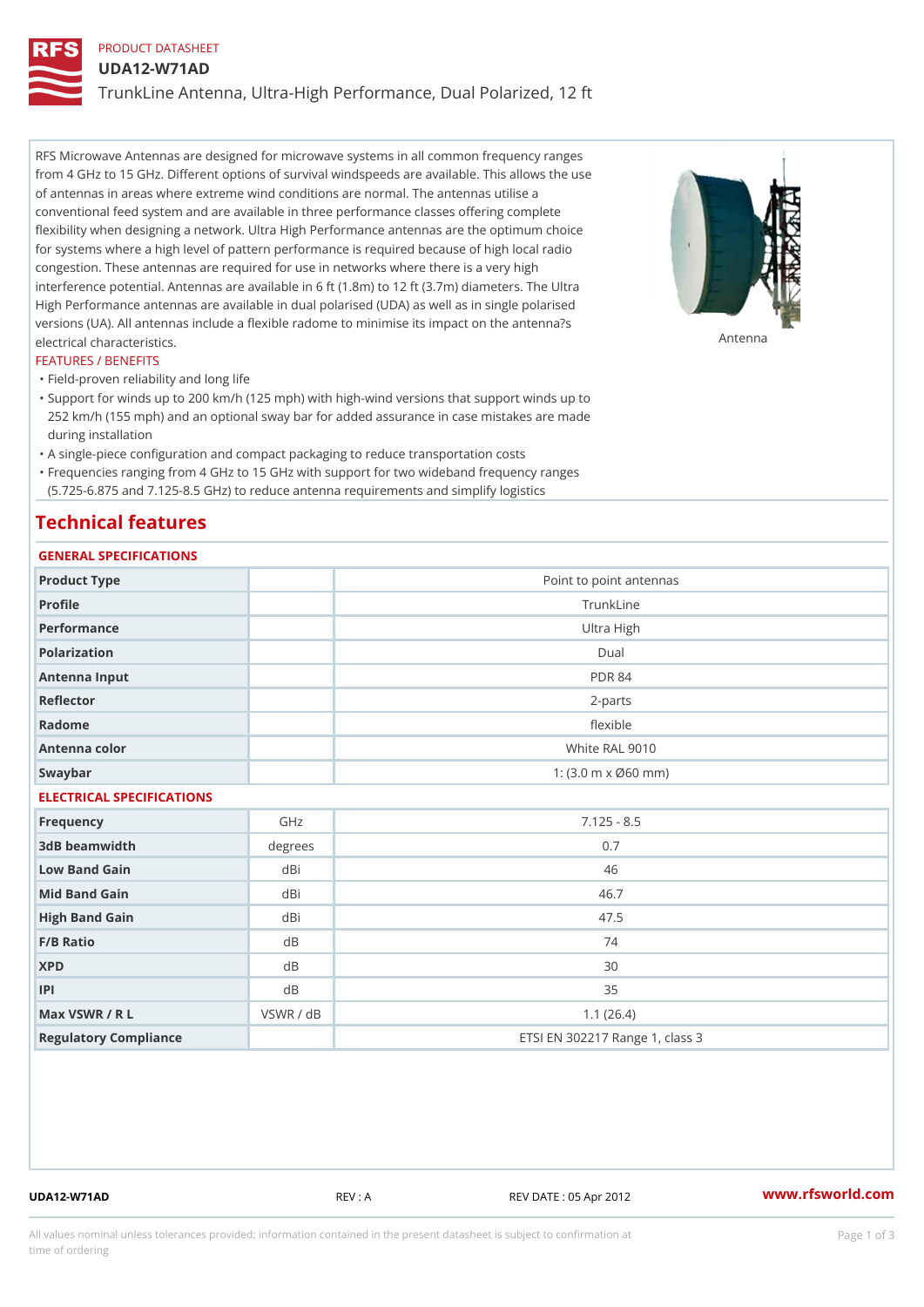## PRODUCT DATASHEET

### UDA12-W71AD

TrunkLine Antenna, Ultra-High Performance, Dual Polarized, 12 ft

| MECHANICAL SPECIFICATIONS                                                  |              |                                                                           |  |
|----------------------------------------------------------------------------|--------------|---------------------------------------------------------------------------|--|
| Diameter                                                                   | ft $(m)$     | 12(3.7)                                                                   |  |
| Elevation Adjustment                                                       | degree       | ± 5                                                                       |  |
| Azimuth Adjustment                                                         | degrees      | ± 5                                                                       |  |
| Polarization Adjustment                                                    | degrees      | ± 5                                                                       |  |
| Mounting Pipe Diameter<br>minimum                                          | $mm$ (in)    | 114(4.5)                                                                  |  |
| Mounting Pipe Diameter<br>maximum                                          | $mm$ (in)    | 114(4.5)                                                                  |  |
| Approximate Weight                                                         | kg (lb)      | 420 (924)                                                                 |  |
| Survival Windspeed                                                         | $km/h$ (mph) | 200 (125)                                                                 |  |
| Operational Windspeed                                                      | $km/h$ (mph) | 190 (118)                                                                 |  |
| <b>STRUCTURE</b>                                                           |              |                                                                           |  |
| Radome Material                                                            |              | PVC coated fabric                                                         |  |
| <b>FURTHER ACCESSORIES</b>                                                 |              |                                                                           |  |
| optional Swaybar                                                           |              | 1: SMA-SK-60-3000A (3.0 m x Ø60 mm)                                       |  |
| Further Accessories                                                        |              | SMA-WK-12 : Wind Kit<br>SMA-SKO-UNIVERSAL-L : Universal sway bar fixation |  |
| <b>MOUNTOUTLINE</b>                                                        |              |                                                                           |  |
| m m<br>Dimension_A<br>(in)                                                 |              | 3800 (150)                                                                |  |
| m m<br>$Dimension_B$<br>(in)                                               |              | 1880()                                                                    |  |
| m m<br>Dimension_C<br>(in)                                                 |              | 670 (26.5)                                                                |  |
| $Dim_D - D -$<br>m <sub>m</sub><br>$114$ m m $(4.5$ ir $)$ $\sqrt{$ ip $e$ |              | 190(7.5)                                                                  |  |

Dimension\_F m<sub>m</sub> (in) 1580 (62.5)

mm (in)

Dimension\_E

370 (14.57)

UDA12-W71AD REV : A REV DATE : 05 Apr 2012 [www.](https://www.rfsworld.com)rfsworld.com